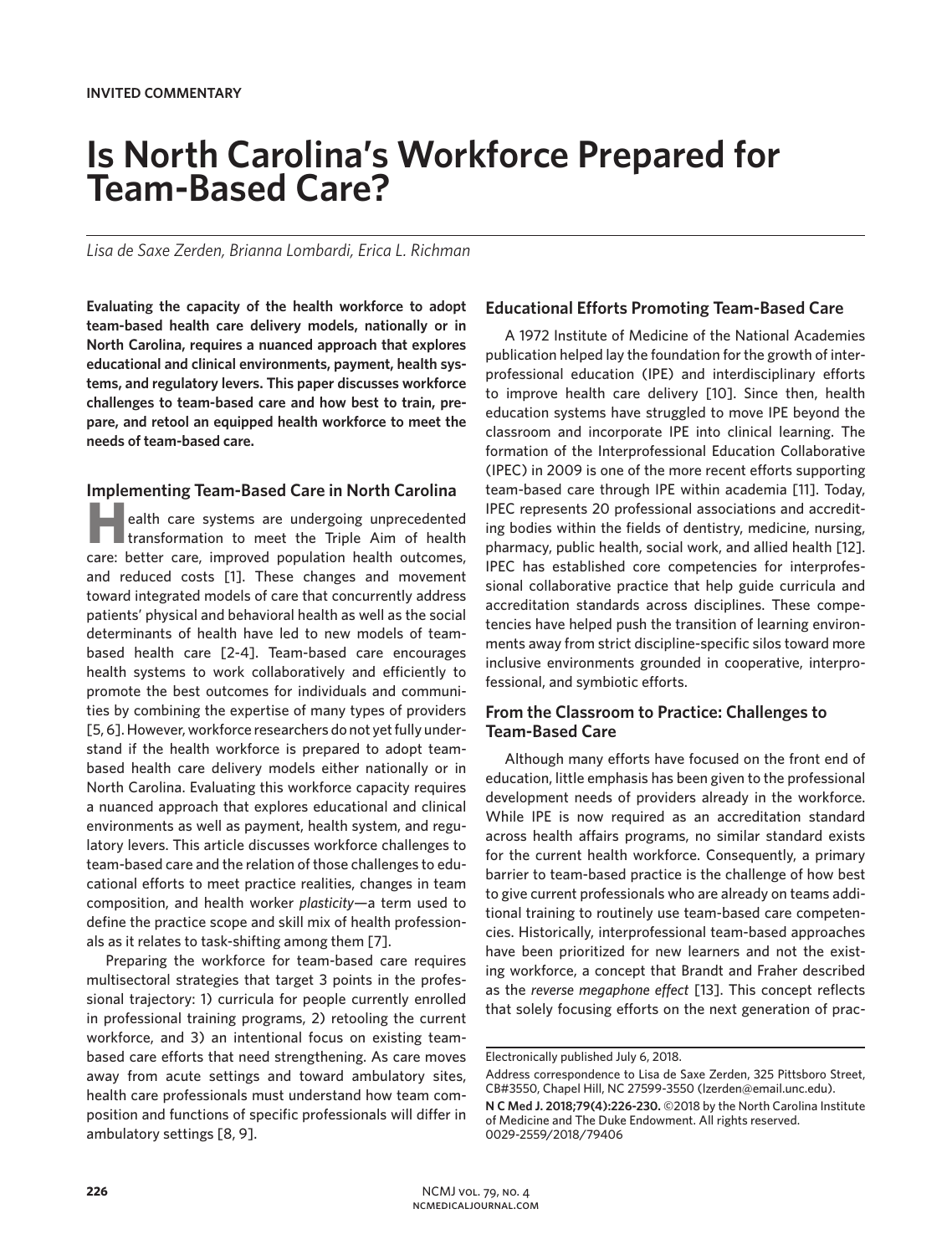titioners, versus training current practitioners, will produce only a small change. To make the large changes needed to advance team-based care, the reverse megaphone calls for renewed emphasis on formal training and retooling for the current workforce. This approach is essential if changes to interprofessional team-based service delivery are to scale up in meaningful and sustainable ways [13].

Another barrier to team-based practice occurs when new professionals, who are well-prepared to work on interprofessional teams, enter the workforce but find the system has not yet adopted a team-based care model. Moreover, even when a team-based approach might exist, new professionals might find the models are not the most efficient or effective examples of collaborative practice. This practice gap forces new practitioners to bend to accommodate the system instead of practicing the gold standard of care they have been taught. This challenge is amplified by the limited opportunities available to current practitioners to learn new models of team-based care. If health systems are to maximize team-based care initiatives, and if new practitioners are to succeed, then it is critically important to focus on providing additional skills to the current workforce in the principles and competencies of team-based care.

## **Team-Based Care in Communities versus Hospitals**

Health systems are moving away from hospital-centric care models and toward community based care models [14]. This change has led to the additional challenge of finding ways to educate both the new and current workforce for deployment in ambulatory and community settings. Traditionally, hospitals have provided clinical learning experiences for teams of students. However, team-based care is likely to look different when delivered in an ambulatory outpatient setting than in a hospital setting. For example, ambulatory outpatient settings might emphasize prevention, community linkages, and a stronger bridge between social factors and population health. Finding new ways to prepare students to work in communities versus hospitals is vital to preparing a workforce to deliver team-based care across health sectors.

The dramatic increase in health care delivered in communities has also led to amplified referral patterns among interdisciplinary providers, located in various community agencies, who are managing patients with multiple health needs [15]. As the social factors affecting health outcomes are better understood, harnessing the expertise of community organizations and their connections to community members becomes an important mechanism for managing health [9]. To leverage the resources and strengths of the community, teams are expanding across the boundaries of health systems to incorporate community members who are not employed by the health system [9].

## **New Health Team Members**

Recognizing or repositioning health teams in communities and giving renewed priority to addressing the "whole

person" has required increasing the number of interprofessional providers, thus expanding the typical team size. The heterogeneous composition of these teams presents not only opportunity for flexibility but also opportunity for confusion when team members lack clarity on their roles and when teams in different settings do not function in the same way or with the same composition [6]. The heterogeneity of teams in health settings presents a substantial challenge to consistently articulating, measuring, and defining the team's composition, skill mix, and plasticity. The complex question of whether North Carolina's health workforce is prepared to work in team-based settings is confounded by the variability in professionals who could comprise a health care team. Understanding which mix constitutes the "right" combination is complicated and likely dependent on context and patient needs. For example, teams in ambulatory surgical clinics likely differ from teams in primary care offices or emergency departments. Different settings also operate in different ways; telehealth might be paramount in some areas whereas other teams function primarily with face-toface visits.

A consequence of current changes in payment policies and health system organization is the changing landscape of care, including increasing numbers of ambulatory health clinics and community- and home-based settings. This evolving landscape has triggered the expansion of the health workforce to include new roles in health care, new professions, and shifts within existing roles. Examples of these new or shifting roles include social worker, patient navigator, community health worker, panel manager, community paramedic, dietician, and medical assistant. In team-based models, the emergence of new roles often brings confusion regarding role definition and clarity in terms of who can do what for patient care [16].

#### *Health Workforce Shortages*

In addition to concern about whether we are adequately training and retooling the workforce to work effectively on teams, some question if we have enough providers to create interdisciplinary teams in communities. This question not only seeks to identify whether the workforce is prepared for team-based care but also seeks to identify the areas in which we have a misalignment of professionals that affects how team-based care is implemented and sustained. For example, one of the biggest problems facing North Carolina is the uneven distribution of health care workers. North Carolina has more physicians per population than the national average, but at least 3 North Carolina counties have no professionally active physicians [17]. Of North Carolina's 100 counties, 26 have no general surgeons and 26 have no OB/GYN physicians.

One misalignment with the potential to affect teambased care is the limited number of behavioral health professionals in North Carolina. Compared with other states, North Carolina has fewer psychologists, psychiatric nurse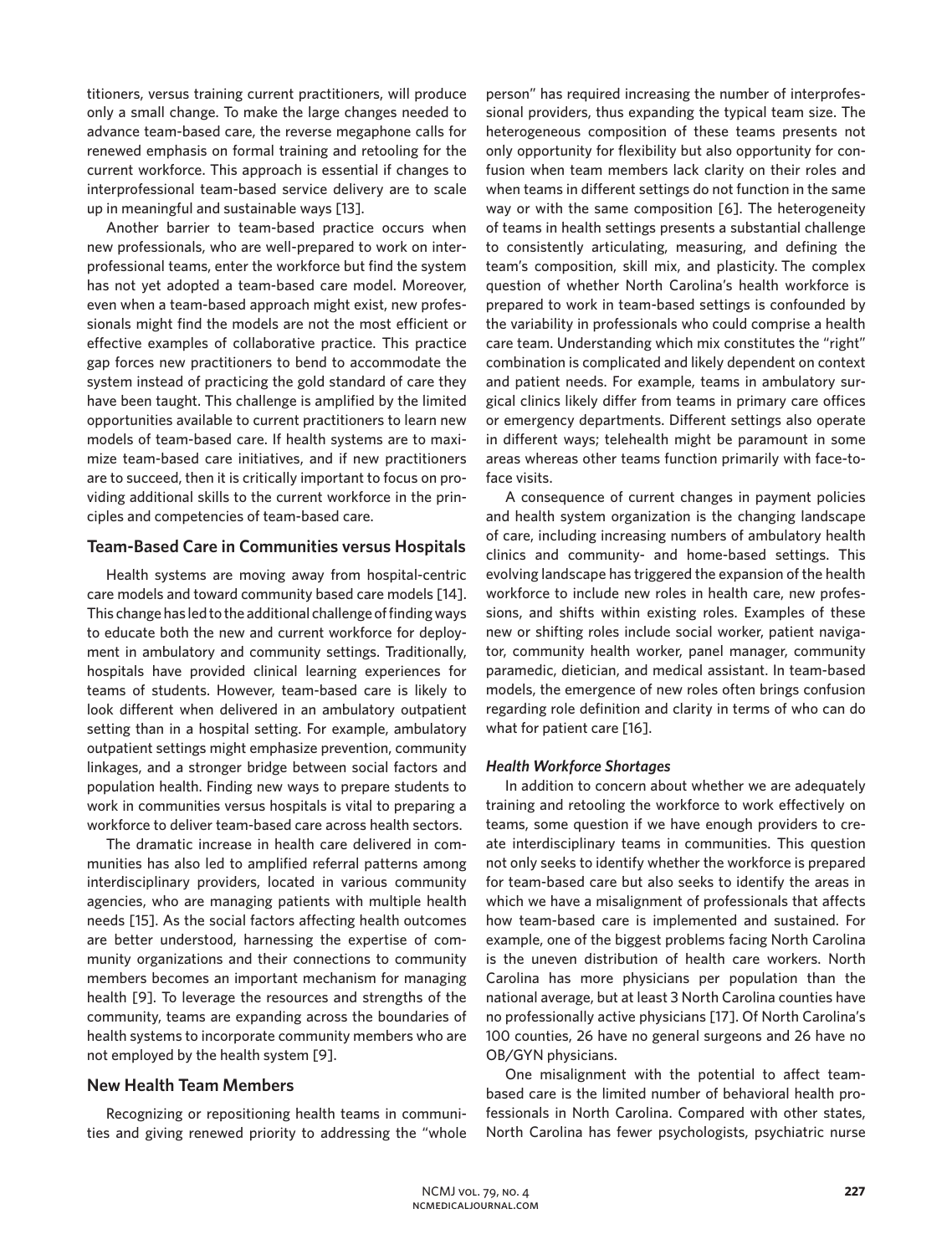*Campbell sidebar*

practitioners, and social workers. Although the number of physicians in North Carolina has risen steadily since 1995 (from 17 to 23 per 10,000 people), the number of psychiatrists has stagnated at 1.2 per 10,000 during this same time and 32 counties do not have a professionally active psychiatrist [17]. More than 54 areas in North Carolina are considered behavioral health shortage areas as defined by the US Department of Health and Human Services [18]. Providing "whole person" health care demands that teams include a behavioral health professional.

## **Moving Forward**

The most important step in moving team-based care forward is to advance the skills of the current health workforce. As a group, providers already in practice have the power to transform care. A second step involves creating a mechanism within the feedback loop among academic institutions and medical centers, private and not-for-profit health systems, and communities that will connect education to practice and continually inform each system. Training efforts aimed at retooling the existing workforce and preparing for shortages of health professionals must take into account the ways in which these programs are accessed and funded. For example, the success of North Carolina social work programs in securing Health Resource Service Administration (HRSA) funding for the Behavioral Health Workforce Education and Training Program is an excellent model for connecting workforce training, education, funding, and interprofessional service delivery. In 2017, 5 programs in the state (University of North Carolina at Chapel Hill, University of North Carolina at Greensboro, North Carolina State University, University of North Carolina at Charlotte, and Western Carolina State University) received funding to expand the behavioral health workforce primarily through social work, but one school (UNC-CH) also includes psychiatric mental health nurse practitioners.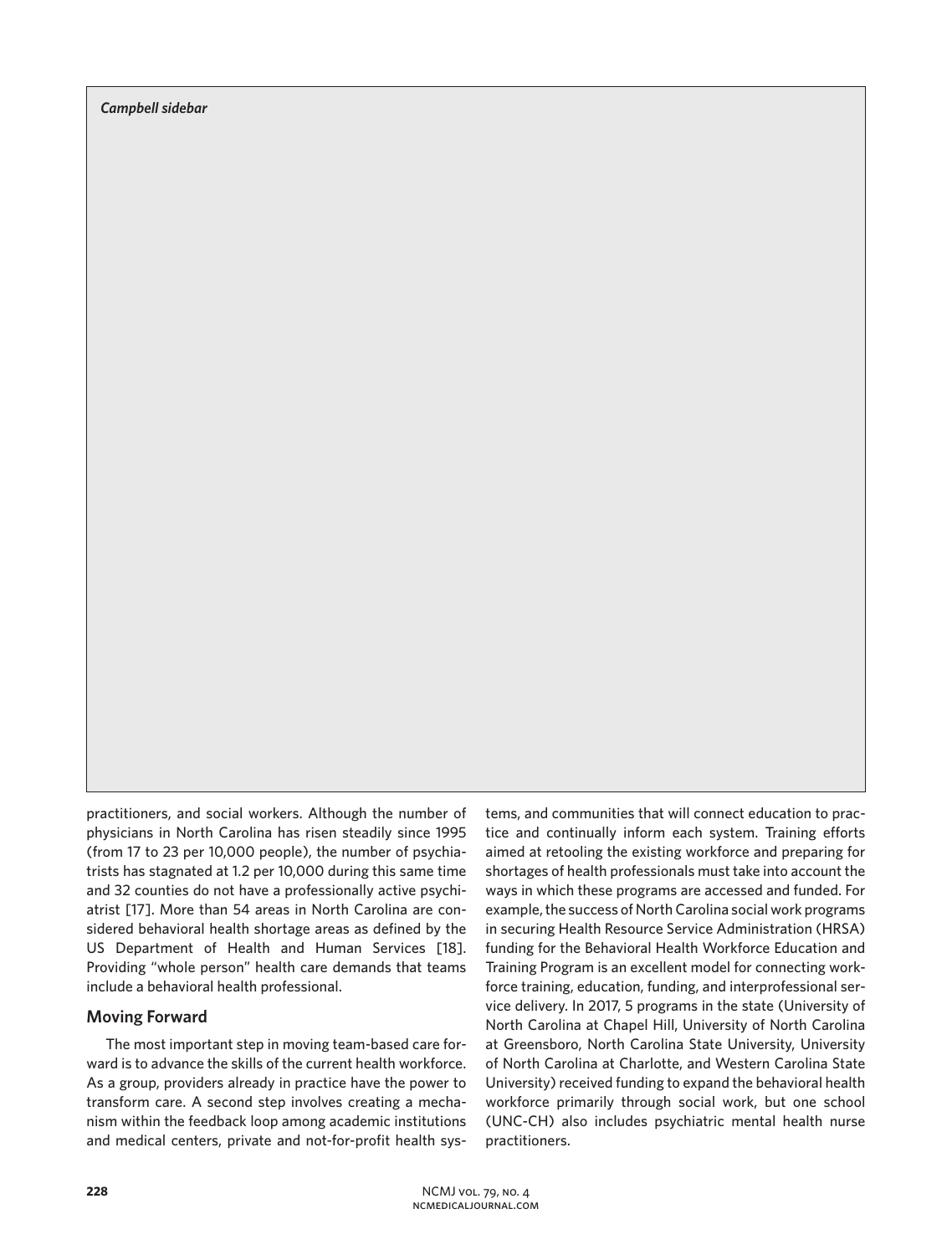*Campbell sidebar continued*

Because members of the current workforce serve as preceptors for student learners, and clinical sites become the training grounds for students, there is an imperative for clinical rotations to include *purposeful exposure* to high-performing teams in ambulatory settings [19]. Just as the clinical learning environment requires more exposure to community based ambulatory care settings, the onus is on educational systems to recruit and sustain appropriate clinical field sites to meet this charge.

Moving forward, academic systems not only need to train emerging workers on skills and competencies for their future careers, but also to focus on their alumni networks and those in the existing workforce who can benefit from continuing education in team-based care models. Ensuring that current providers have received the training and skills needed for team-based care can be carried out through licensure renewal and reinforcing team-based models through continuing education and professional development. Recently developed resources from the Robert Wood Johnson Foundation and the American Medical Association are available but require an investment across system providers and leadership to fully integrate and incorporate team-based changes into practice [20, 21].

### **Challenges to Overcome**

No doubt, existing challenges remain as we move toward value-based models of care. As Mitchell and colleagues noted, "Identifying best practices through rigorous study and comparison remains a challenge, and data on optimal processes for team-based care are elusive at least partly due to lack of agreement about the core elements of team-based care [6]." More research is warranted at the practice, organizational, and system levels to systematically evaluate the benefits, challenges, and cost-effectiveness of team-based